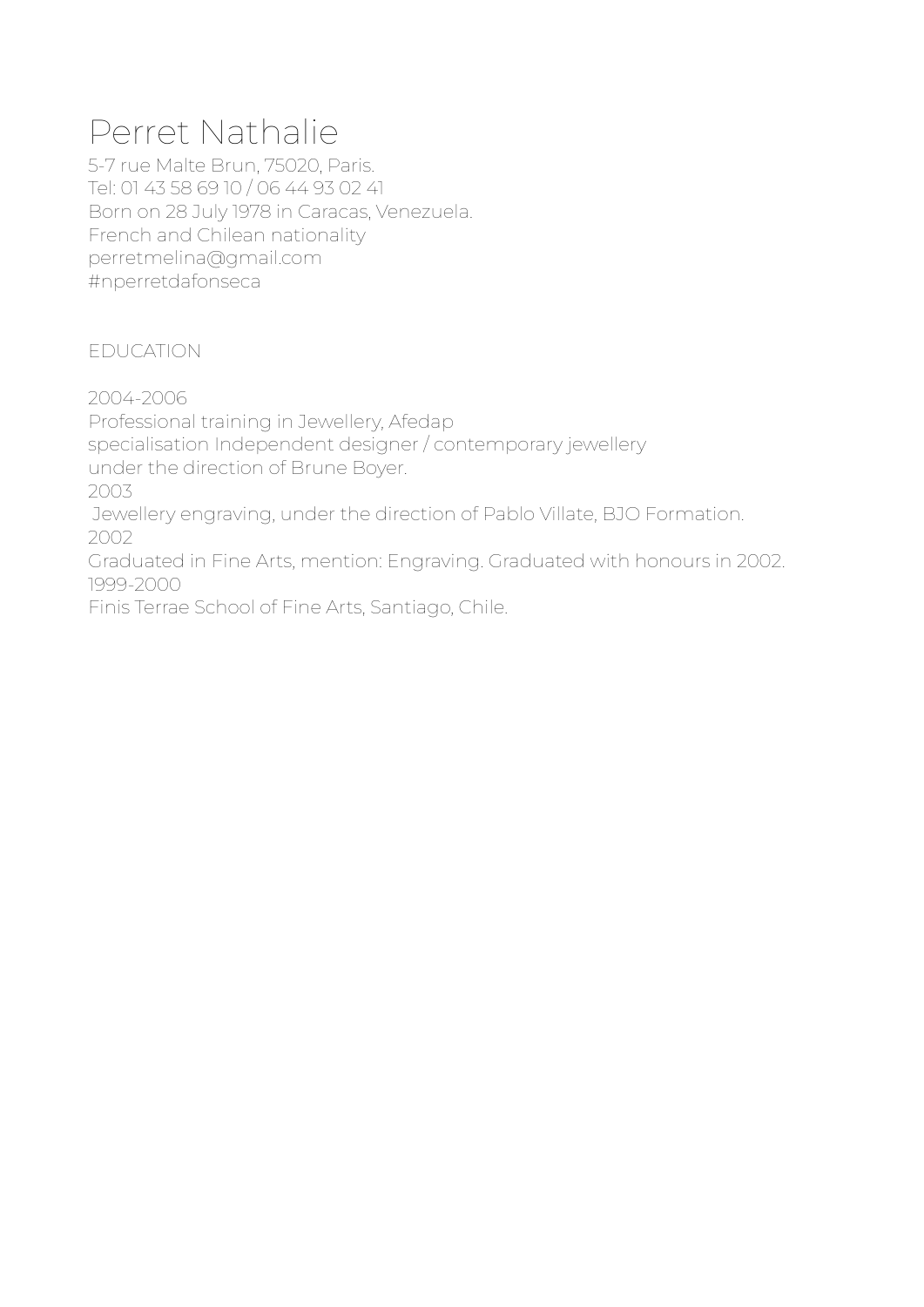### EXHIBITIONS

## 2022

European cerámica festival « Terralha 2022 »

Saint-Quentin La Poterie, France

### 2021

C14 Contemporary Ceramic Exhibition, Paris, France

2019 Coup de ville 2020, Chasing Flowers, WARP, Sint-Niklaas, Belgium.

## 2018

Pearl metamorphoses in contemporary and conceptual jewellery, Gallery Putti,Riga, Letonia. Triennale Européenne du bijou contemporain, Les Ateliers de Paris, Paris, France. The contemporary metal art biennial Metallophone, Vilnius, Lithuania.

## 2017

Pink Panthers, ALMA espace d'art, Paris, France. Je m'attendais à autre choses, Galerie Résidences, Paris, France. Triennale Européenne du bijou contemporain, WCC-BF Gallery, Mons, Belgium. Triennale Européenne du bijou contemporain, Gustavsberg Galerie, Estockholm, Sweden.

### 2016

Residencies Paris München, French Institute München, Germany.

### 2015

Omnia Vanitas, WCC-BF Gallery, Mons, Belgium. Braises d'Aujourd'hui, Espace Confluences, Paris, France.

2013

Précieux Passages Exposition de Bijoux Contemporains, Bibliothèques Forney, Paris, France